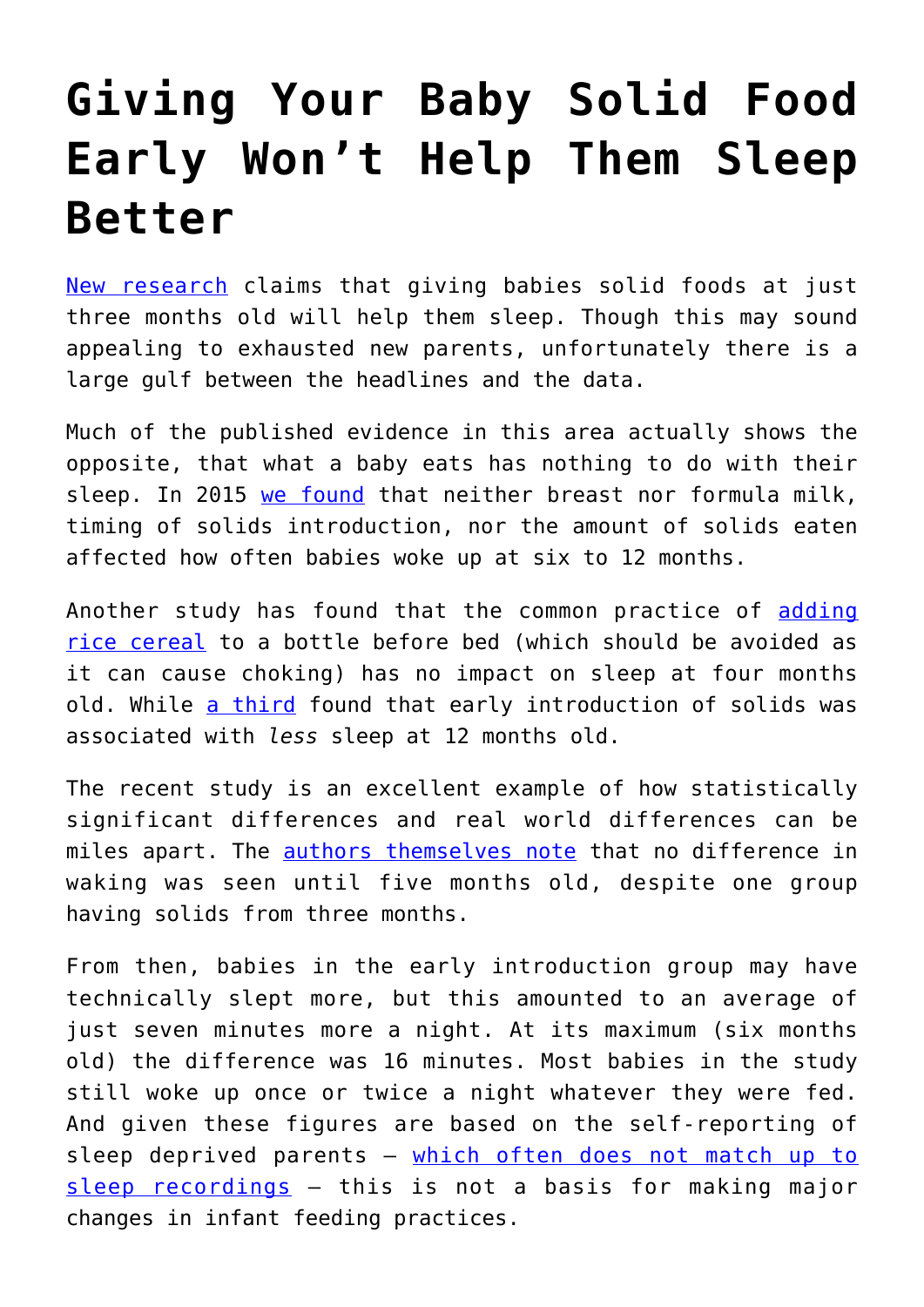There is no physiological reason why introducing solid foods early would help a baby sleep. First, babies (after the first few weeks) [do not simply wake at night](https://www.huffingtonpost.co.uk/amy-brown/does-anyone-really-sleep-_b_16971544.html) because they are hungry. Just like adults, [they wake because they are cold,](https://www.isisonline.org.uk/how_babies_sleep/) [uncomfortable or simply want comfort.](https://www.isisonline.org.uk/how_babies_sleep/) The difference being that they cannot always soothe themselves back to sleep.

Second, even if it were for hunger, the most sensible solution would be to offer additional milk, as it will give [more](https://kellymom.com/nutrition/starting-solids/babyfoodcalories/) [energy, fat and protein than any other food](https://kellymom.com/nutrition/starting-solids/babyfoodcalories/) you can give a baby. The aim of the trial from which this data came was not to increase overall energy intake, but [to test how](https://www.food.gov.uk/sites/default/files/media/document/eat-study-full-report.pdf) [introduction of allergenic foods](https://www.food.gov.uk/sites/default/files/media/document/eat-study-full-report.pdf) at three versus six months affects the development of allergies (which it did not).

The parents were advised to give very small amounts of allergenic foods (such as one egg, 25g fish and 100g yogurt spread over a week – just a few spoonfuls a day) alongside rice, cereals, fruit and vegetables. All of these foods are lower in calories than breast or formula milk but take up more room, meaning babies might even eat a little less as they get used to weaning – a potential explanation for the larger sleep gap at six months as the standard group got used to food.

## **Solid sleep**

Less than half of the parents in the early introduction group stuck to the protocol. A variety of reasons were given but a major issue with introducing solids early is that [babies are](https://kellymom.com/nutrition/starting-solids/solids-when/) [simply not physiologically ready.](https://kellymom.com/nutrition/starting-solids/solids-when/) At three months, many may only just have good head control. They won't be able to sit up properly. They still have a gag reflex that pushes food out of their mouth. Earlier introduction of solids can be [messy, time](https://www.ncbi.nlm.nih.gov/pubmed/21143584) [consuming and demoralising,](https://www.ncbi.nlm.nih.gov/pubmed/21143584) as babies simply aren't equipped to be eating solids so soon.

Research shows that the earlier a baby is weaned, the longer it takes them to eat anything other than a few tastes. [One](https://onlinelibrary.wiley.com/doi/epdf/10.1111/j.1651-2227.2001.tb00785.x)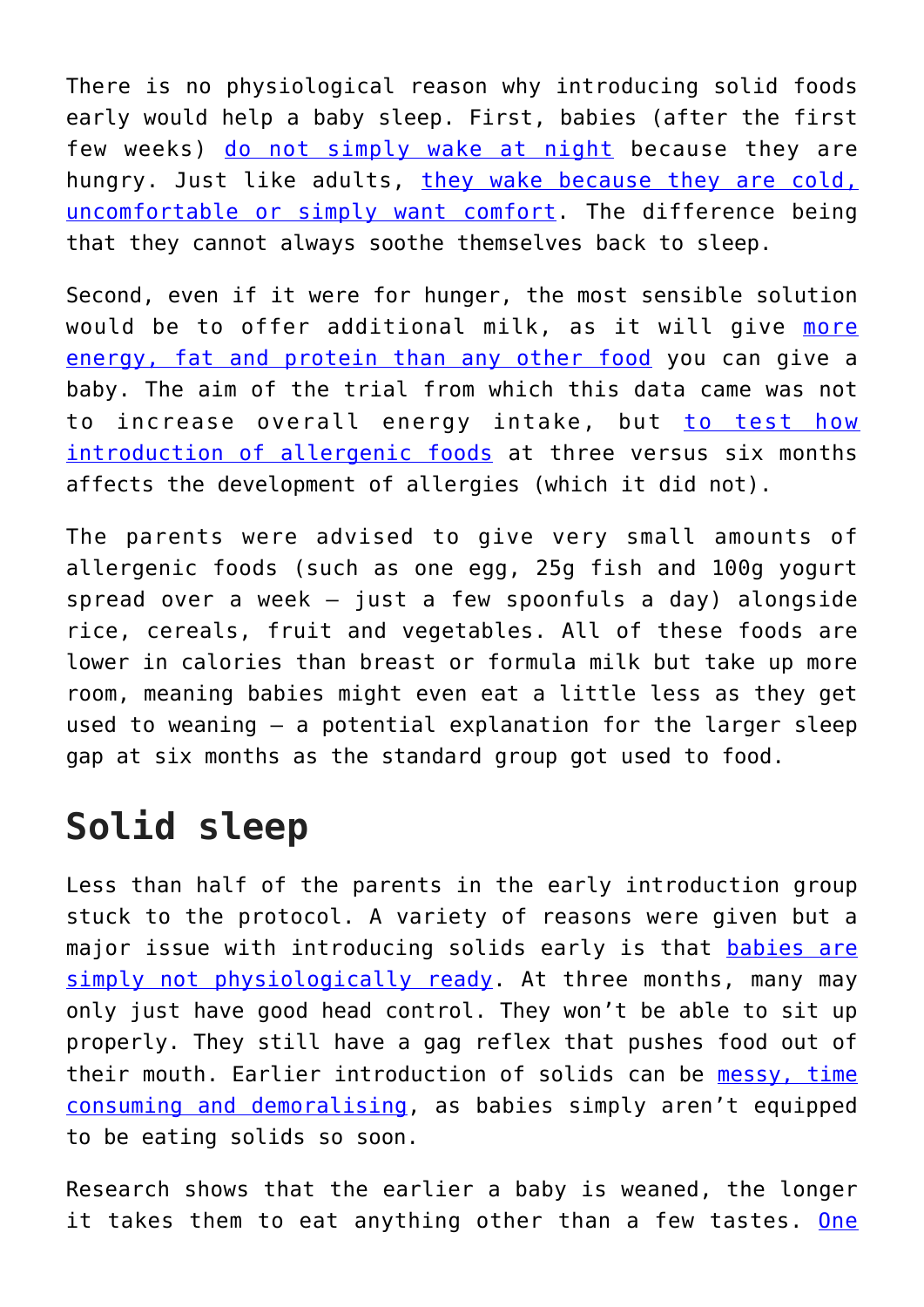[study found](https://onlinelibrary.wiley.com/doi/epdf/10.1111/j.1651-2227.2001.tb00785.x) if babies were given solids before four months it took them six weeks on average to eat just 100ml of food per day, but it was just 12 days for those weaned at the recommended six months.

The [guidelines to introduce solid foods](https://static1.squarespace.com/static/59f75004f09ca48694070f3b/t/5a5a41479140b7e31a75ccbc/1515864404727/Eating_well_the_first_year_Sep_17_small.pdf) at six months are there for good reason. There is [no deficit to growth or](https://www.ncbi.nlm.nih.gov/pubmed/22895934) [nutrient status](https://www.ncbi.nlm.nih.gov/pubmed/22895934) in waiting until six months to introduce solid foods, but there is an increased risk of gastrointestinal and respiratory illnesses in infants given solid foods before then.

Introducing solids too early [can lead to](https://files.eric.ed.gov/fulltext/ED479275.pdf) a reduction in breastmilk intake (and its associated antibodies), introduction of contaminants, and can cause digestive difficulties as babies do not develop all the enzymes needed to properly digest solid foods until between four and six months old.

It should also be noted that the babies in the study were a very specific group. Nearly all were **[breastfed until six](https://www.nejm.org/doi/full/10.1056/NEJMoa1514210)** [months old](https://www.nejm.org/doi/full/10.1056/NEJMoa1514210) – 97%, compared to [just 34% in the UK population.](https://digital.nhs.uk/data-and-information/publications/statistical/infant-feeding-survey/infant-feeding-survey-uk-2010) Research shows that [breastfeeding through introduction to](https://onlinelibrary.wiley.com/doi/abs/10.1111/apt.12023) [solid foods](https://onlinelibrary.wiley.com/doi/abs/10.1111/apt.12023) is important in reducing allergy development, but often early introduction of solids increases risk of [stopping](https://onlinelibrary.wiley.com/doi/abs/10.1111/mcn.12166) [breastfeeding](https://onlinelibrary.wiley.com/doi/abs/10.1111/mcn.12166).

 $\boxed{\times}$  Great care must be taken in generalising these findings. The research begs the question, does introducing solids early – with all its associated risks – really carry more weight if it comes with a few minutes of sleep every night? It seems to me that we should be asking why parents are struggling with sleep so much and [seek better ways to support them](https://www.ncbi.nlm.nih.gov/pubmed/28744924) instead.

*—*

*This article was originally published on [The Conversation.](http://theconversation.com) Read the [original article.](https://theconversation.com/giving-your-baby-solid-food-early-wont-help-them-sleep-better-99645)*